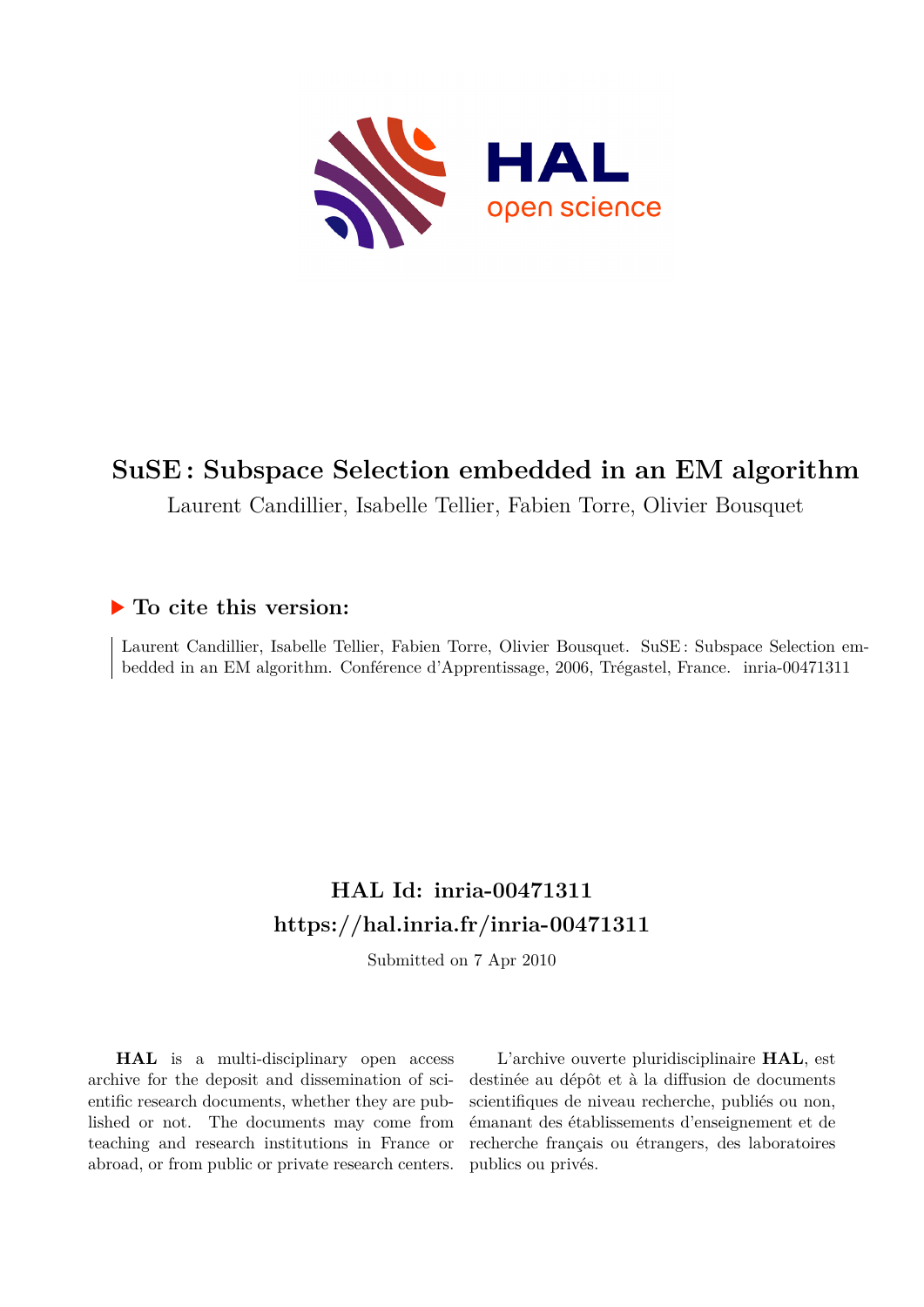# **SuSE : Subspace Selection embedded in an EM algorithm**

L. Candillier<sup>1,2</sup>, I. Tellier<sup>1</sup>, F. Torre<sup>1</sup>, O. Bousquet<sup>2</sup>

<sup>1</sup> GRAppA, Université Charles de Gaulle, Lille 3 candillier@grappa.univ-lille3.fr <sup>2</sup> Pertinence, 32 rue des Jeûneurs, 75002 Paris olivier.bousquet@pertinence.com

#### **Résumé** :

*Subspace clustering* is an extension of traditional *clustering* that seeks to find *clusters* embedded in different subspaces within a dataset. This is a particularly important challenge with high dimensional data where the *curse of dimensionality* occurs. It also has the benefit of providing smaller descriptions of the clusters found.

In this field, we show that using probabilistic models provides many advantages over other existing methods. In particular, we show that the difficult problem of the parameter settings of subspace clustering algorithms can be seen as a *model selection* problem in the framework of probabilistic models. It thus allows us to design a method that does not require any input parameter from the user.

We also point out the interest in allowing the clusters to overlap. And finally, we show that it is well suited for detecting the noise that may exist in the data, and that this helps to provide a more understandable representation of the clusters found.

## **1 Introduction**

*Clustering* is a powerful exploration tool capable of uncovering previously unknown patterns in data (Berkhin, 2002). *Subspace clustering* is an extension of traditional clustering that is based on the observation that different *clusters* (groups of data points) may exist in different subspaces within a dataset (see figure 1 as an example). Subspace clustering is thus more general than classical *feature selection* for clustering because each subspace may be local to each cluster, instead of global to all of them.

This is a particularly important challenge with high dimensional data where the *curse of dimensionality* can degrad the quality of the results. Besides, it helps to get smaller descriptions of the clusters found since clusters are defined on fewer dimensions than the original number of dimensions.

In this paper, we point out the interest in using *probabilistic models* for subspace clustering. In particular, we show that the difficult problem of the parameter settings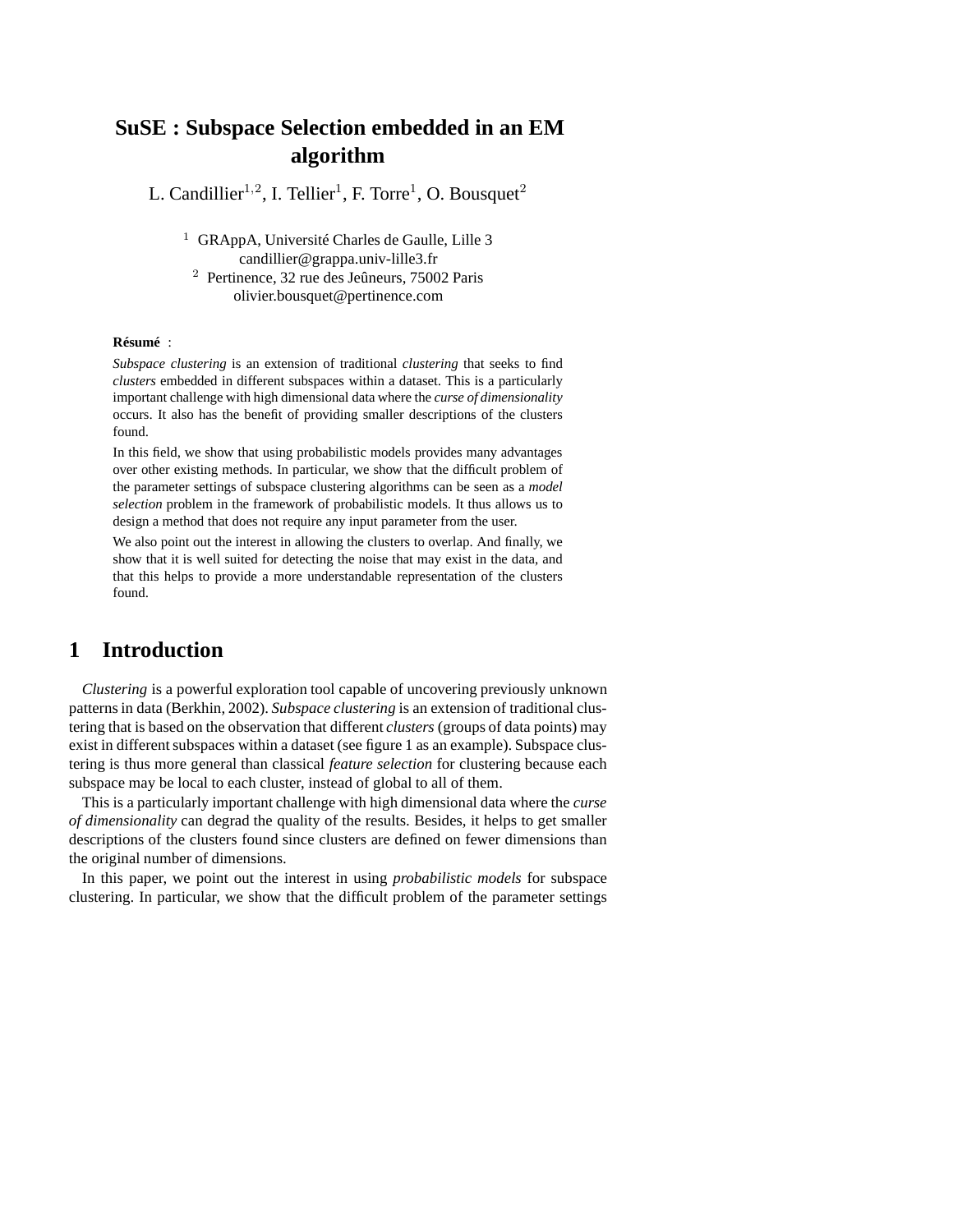

FIG. 1 – Example of four clusters embedded in different subspaces.

of subspace clustering algorithms can be seen as a *model selection* problem in the framework of probabilistic models. It thus allows us to propose a method that does not require any input parameter from the user. We also show that allowing the clusters to overlap may be necessary in that field.

Moreover, the problem of *noise detection* can also naturally be included into the probabilistic framework. Yet another contribution of this work is to tackle the problem of providing interpretable results. And we will see that detecting the noise that may exist in the data can help to provide more understandable results. Finally, another advantage of using probabilistic models is that it allows us to naturally mix different types of attributes, under some specific assumptions.

The rest of the paper is organized as follows : in section 2 we present existing subspace clustering methods and discuss their performances ; we then describe how to adapt probabilistic models for subspace clustering and propose a new algorithm called **SuSE** in section 3 ; the results of our experiments, conducted on artificial as well as real datasets, and where **SuSE** is compared to other existing methods, are then reported in section 4 ; finally, section 5 concludes the paper and suggests topics for future research.

# **2 Subspace clustering**

The subspace clustering issue has been first introduced in (Agrawal *et al.*, 1998). Many other methods emerged then, among which two families can be distinguished according to their subspace search method :

- 1. *bottom-up* subspace search methods (Agrawal *et al.*, 1998; Cheng *et al.*, 1999; Nagesh *et al.*, 1999; Kailing *et al.*, 2004) seek to find clusters in subspaces of increasing dimensionality, and produce as output a set of clusters that can overlap ;
- 2. and *top-down* subspace search methods (Aggarwal *et al.*, 1999; Woo & Lee, 2002; Yip *et al.*, 2003; Sarafis *et al.*, 2003; Domeniconi *et al.*, 2004) use *k-means*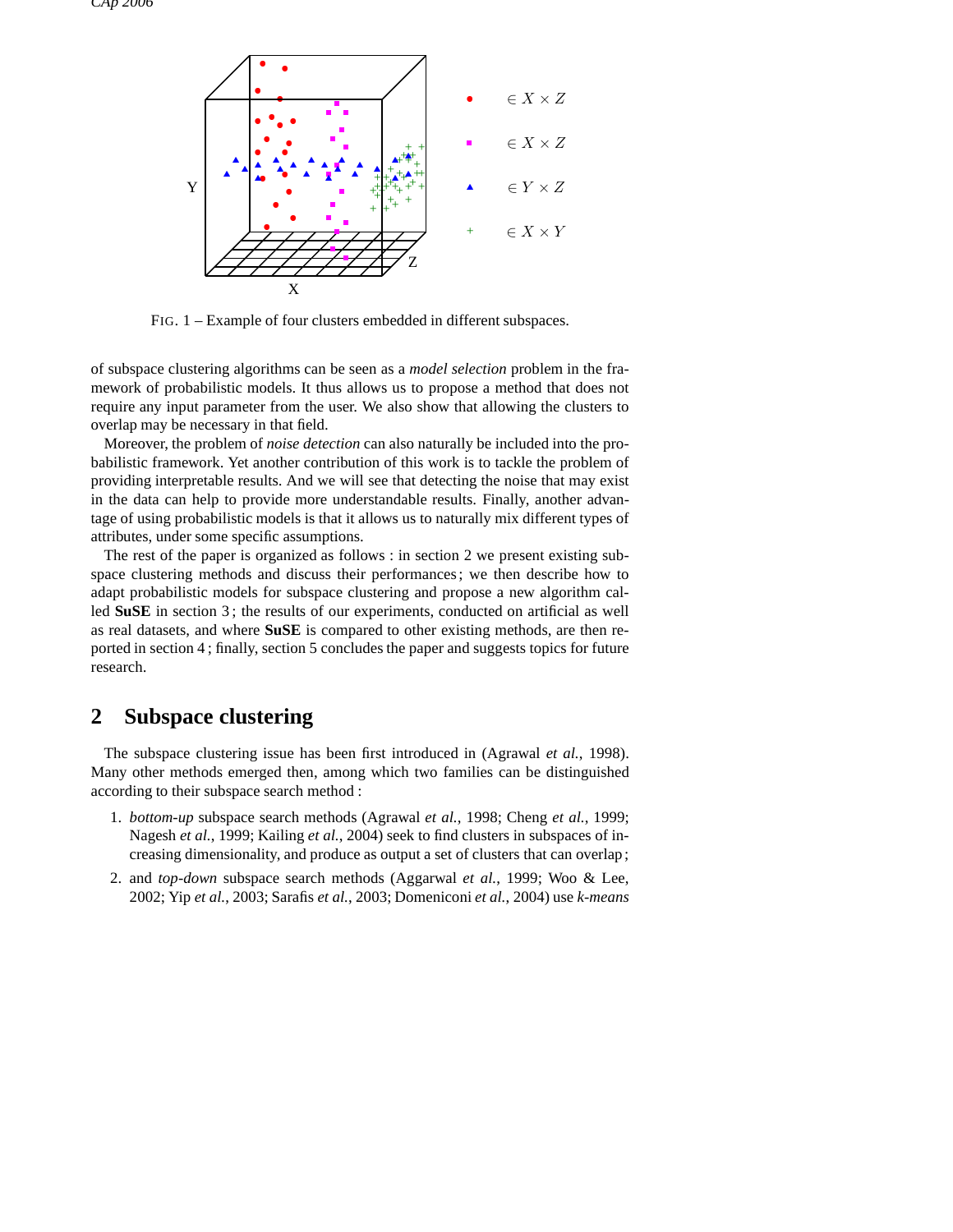*like* methods with original techniques of local feature selection, and produce as output a partition of the dataset.

In (Parsons *et al.*, 2004), the authors have studied and compared these methods. They point out that every method requires input parameters difficult to set for the user, and that influence the results (density threshold, mean number of relevant dimensions of the clusters, minimal distance between clusters, etc.).

Besides, the existing methods do not tackle the problem of handling the noise that may exist in the data. And no proposition was made for producing an interpretable output, although being understandable in the field of clustering is an important challenge. Yet we will see that the noise detection may also help to provide more understandable results. Moreover, although a proposition was made to integrate categorical attributes in *bottom-up* approaches, all experiments were conducted on numerical data only.

Finally, let us present a case where both types of existing methods behave badly compared to what we should expect from subspace clustering algorithms. It is the case for the data in figure 2, where one cluster is defined on one dimension and takes random values on another one, and conversely for the other cluster.



FIG. 2 – A case where existing subspace clustering methods behave badly contrary to methods based on probabilistic models.

In such a case, for *bottom-up* subspace search methods, all points belong to the same cluster because they form a continuous zone. These methods thus tend to describe data like these as a unique 2D-space cluster instead of as a pair of 1D-space clusters. It then becomes worse with many dimensions. Conversely, for *k-means like* methods, as intersections are not allowed, the two clusters may not be retrieved. On the other hand, methods based on probabilistic models and the EM algorithm (Ye & Spetsakis, 2003) are able to identify the two clusters.

However, it is well known that the methods based on probabilistic models and the EM algorithm may be slow to converge. Moreover, it would be interesting to adapt such methods to subspace clustering, by designing a model able to identify the subspaces in which each cluster is embedded. Finally, it would also be interesting to use a model able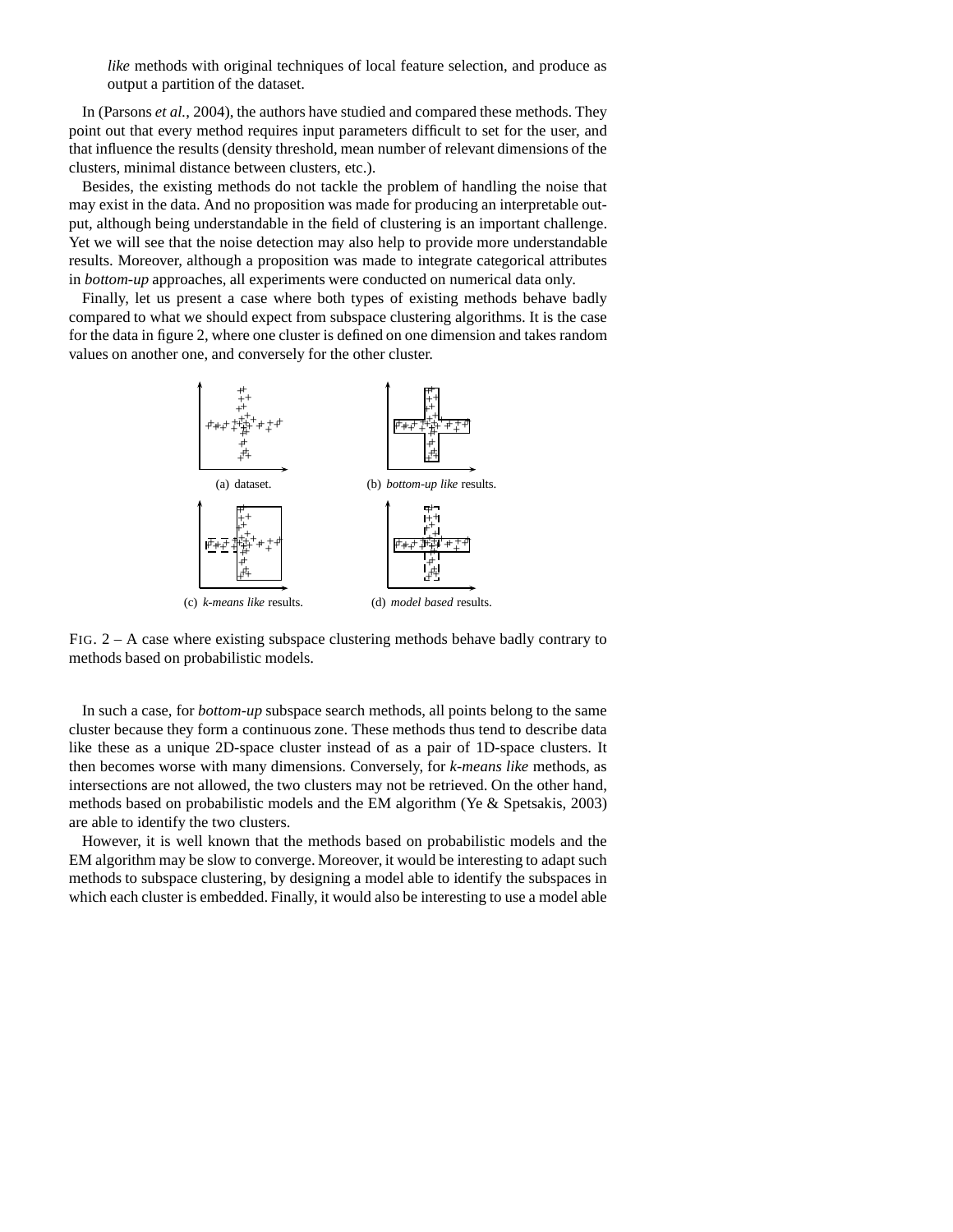to handle different types of attributes, and to provide an interpretable output.

In the next section, we present such a new statistical subspace clustering algorithm called **SuSE** . This algorithm belongs to the family of *top-down* subspace search methods. We will show that assuming that the data values follow independent distributions on each dimension helps to resolve many issues we have presented. And we will see the interest in using such statistical approach, in particular in order to resolve the difficult problem of parameter settings.

## **3 Algorithm SuSE**

Let us first introduce some notations. We denote by  $N$  the number of data points of the input dataset and  $M$  the number of dimensions on which they are defined. These dimensions can be numerical as well as categorical. We suppose values on numerical dimensions are normalized (so that all values belong to the same interval). And we denote by  $Categorical$  the set of all possible categories on a categorical dimension d, and  $Frequencies_d$  the frequences of all these categories within the dataset.

#### **3.1 Probabilistic model**

The basis of our model is the classical mixture of probability distributions  $\theta =$  $(\theta_1, ..., \theta_K)$  where each  $\theta_k$  is the vector of parameters associated with the  $k^{th}$  cluster to be found, denoted by  $C_k$  (we set to  $K$  the total number of clusters).

Besides, we assume that the data values follow independent distributions on each dimension. Thus, our model is less expressive than the classical one that takes into account the possible correlations between dimensions. But it allows us to naturally mix numerical and categorical dimensions. We will see that it also allows us to extract some of the dimensions considered as more relevant to each cluster. Besides, the method is thus faster than with the classical model because our model needs less parameters  $(O(M)$  instead of  $O(M^2)$ ) and operations on matrices are avoided. And finally, it is thus adapted to the presentation of the results as a set of rules (hypercubes in subspaces of the original description space are easily understandable by humans) because each dimension of each cluster is characterized independently from one another.

In our model, we suppose that the data follow gaussian distributions on numerical dimensions and multinomial distributions on categorical dimensions. So the model has the following parameters  $\theta_k$  for each cluster  $C_k : \pi_k$  denotes its weight,  $\mu_{kd}$  its mean and  $\sigma_{kd}$  its standard deviation on the numerical dimensions d, and  $Freqs_{kd}$  the frequences of each category on the categorical dimensions d.

Finally, in order to adapt the model for subspace clustering, we add the parameter R that indicates how many relevant dimensions to consider for the clusters. And we add to the parameters of each cluster  $C_k$  the set  $M_k$ , of size R, of the dimensions considered as the most relevant to the cluster.

To make these *local feature selections*, we first associate to each dimension d of each cluster  $C_k$  a local weight  $W_{kd}$  that indicates its relevance to the cluster. These weights are computed according to the shape of the distribution of the cluster on the dimension. For example for numerical dimensions, a high standard deviation will induce a low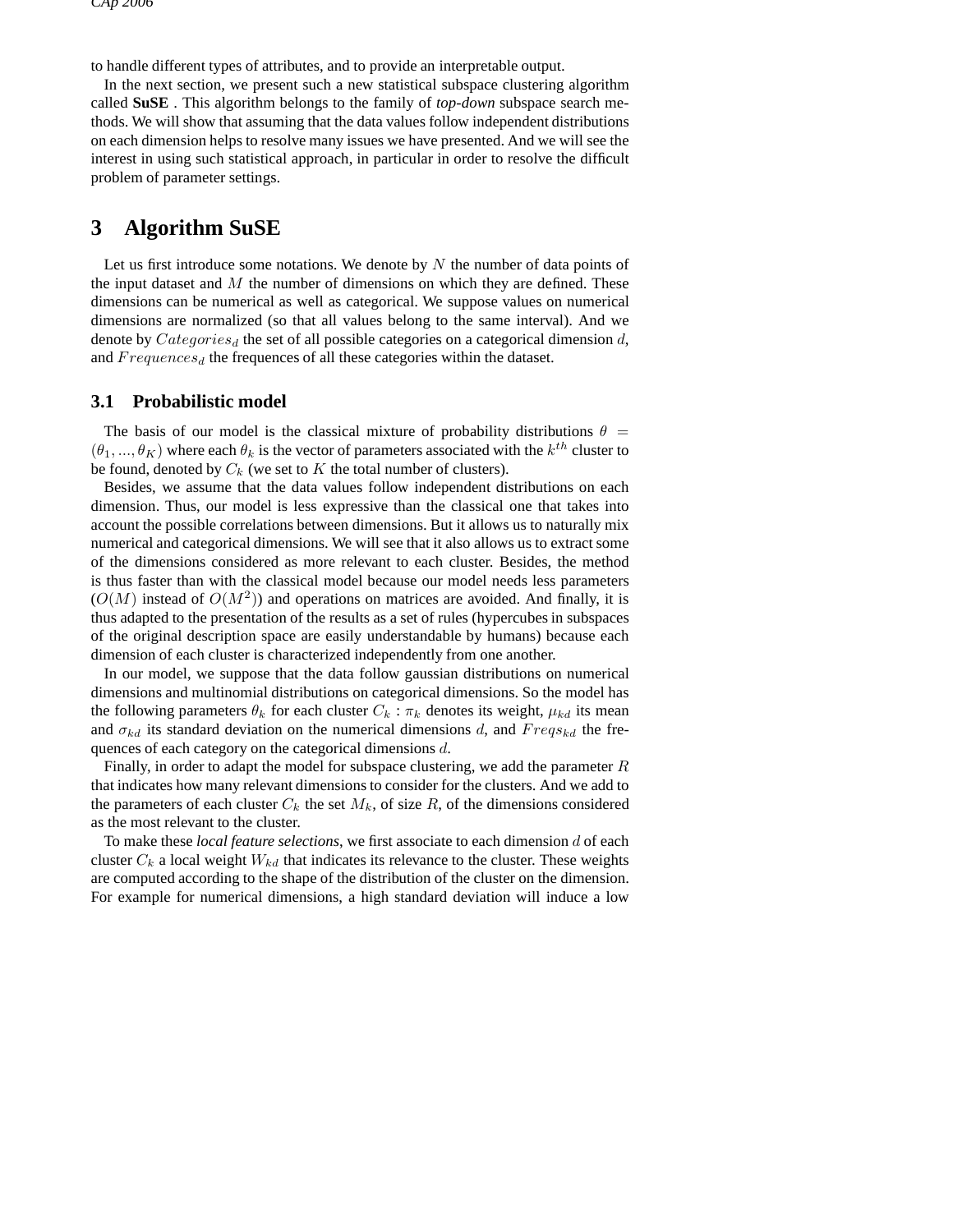weight on the dimension whereas a low standard deviation will induce a high weight in determining if a data point belongs to the corresponding cluster.

So these weights are computed as follows. For numerical dimensions, it is the ratio between the local and the global standard deviation according to  $\mu_{kd}$ . And for categorical dimensions, it is the relative frequence of the most probable category.

$$
W_{kd} = \begin{cases} 1 - \frac{\sigma_{kd}^2}{\Sigma_{kd}^2}, \text{ with } \Sigma_{kd}^2 = \frac{1}{N} \sum_i (X_{id} - \mu_{kd})^2 & \text{if } d \text{ numerical} \\ \frac{Freqs_{kd}(cat) - Frequences_d(cat)}{1 - Frequences_d(cat)} & \text{if } d \text{ categorical} \\ \text{with } cat = Argmax_{\{c \in Categories_d\}} Freqs_{kd}(c) & \end{cases}
$$

So the weight  $W_{kd}$  reflects the capability of the dimension d to discriminate between the data points that belong to the specific cluster  $C_k$  and the other ones. And the R dimensions of highest weights, that correspond to the most relevant dimensions of the cluster  $C_k$ , can be selected.

By this model, we set that all the clusters have the same number of relevant dimensions, although the dimensions selected for each cluster may be different. If it is not the case, then some irrelevant dimensions may be selected by some clusters. However, the influence of such irrelevant dimensions would be lower than the one of the relevant dimensions.

#### **3.2 EM algorithm**

Given a set D of N data points  $\overrightarrow{X}_i$ , *Maximum Likelihood Estimation* is used to estimate the model parameters that best fit the data. To do this, the *EM algorithm* is an effective two-step process that seeks to optimize the  $log-likelihood$  of the model  $\theta$  according to the dataset  $D$ ,  $LL(\theta|D) = \sum_i \log P(\overrightarrow{X_i}|\theta)$ .

- 1. E-step (*Expectation*) : find the class probability of each data point according to the current model parameters.
- 2. M-step (*Maximization*) : update the model parameters according to the new class probabilities.

These two steps iterate until a stopping criterion is reached. Classicaly, it stops when  $LL(\theta|D)$  increases less than a small positive constant  $\delta$  from one iteration to another.

The E-step consists in computing the membership probability of each data point  $\overline{X_i}$ to each cluster  $C_k$  with parameters  $\theta_k$ . In our case, the dimensions are assumed to be independent, and each cluster has its own set of relevant dimensions  $M_k$ . So the membership probability of a data point to a cluster is the product of membership probabilities on each dimension considered as relevant for the cluster. Besides, to avoid that a probability equal to zero on one dimension cancels the global probability, we use a very small positive constant  $\epsilon$ .

$$
P(\overrightarrow{X_i}|\theta_k) = \prod_{d \in M_k} max(P(X_{id}|\theta_{kd}), \epsilon)
$$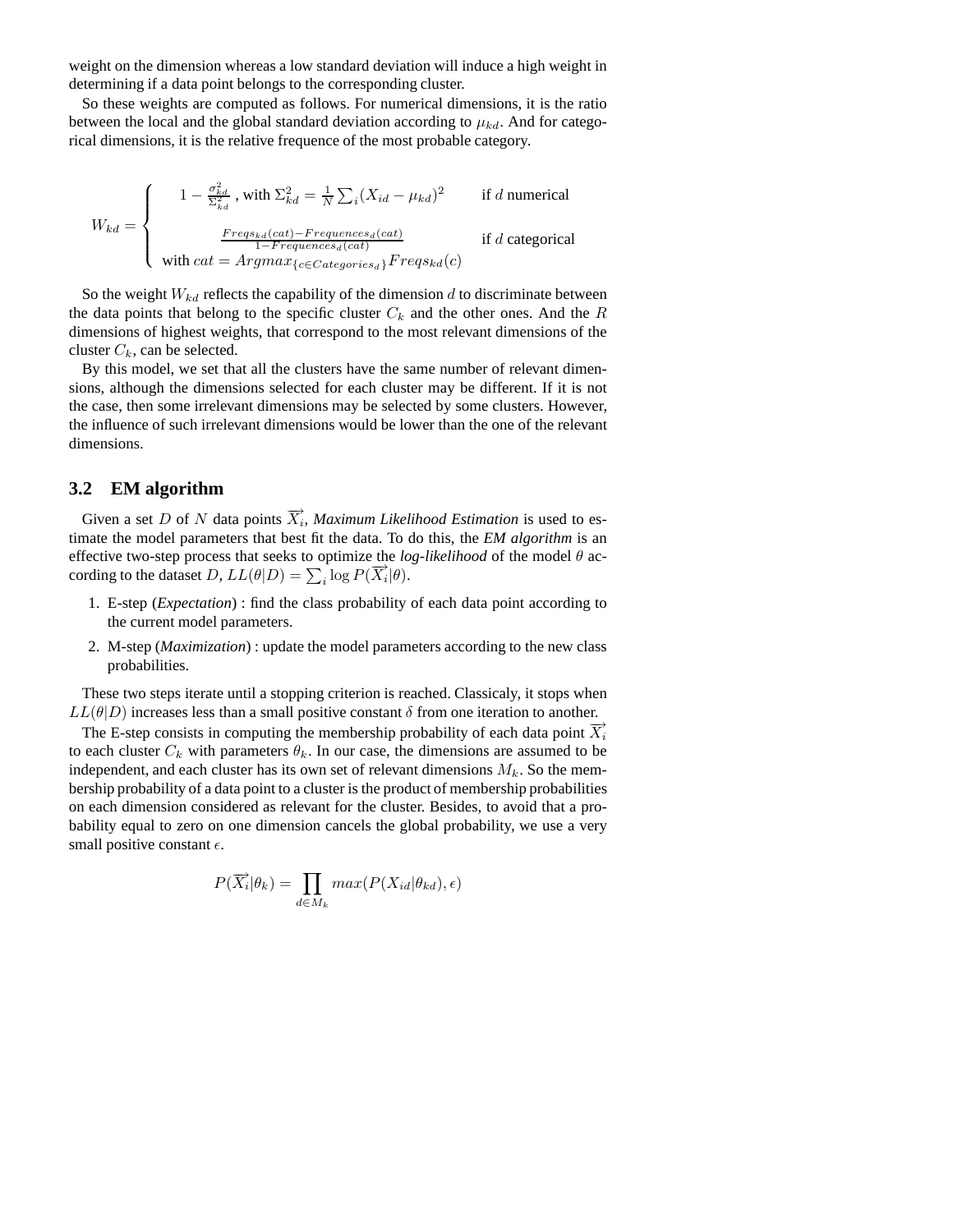$$
P(X_{id}|\theta_{kd}) = \begin{cases} \frac{1}{\sqrt{2\pi}\sigma_{kd}} e^{-\frac{1}{2} \left(\frac{X_{id} - \mu_{kd}}{\sigma_{kd}}\right)^2} & \text{if } d \text{ numerical} \\ Freqs_{kd}(X_{id}) & \text{if } d \text{ categorical} \end{cases}
$$

$$
P(\overrightarrow{X_i}|\theta) = \sum_{k=1}^{K} \pi_k \times P(\overrightarrow{X_i}|\theta_k)
$$

$$
P(\theta_k|\overrightarrow{X_i}) = \frac{\pi_k \times P(\overrightarrow{X_i}|\theta_k)}{P(\overrightarrow{X_i}|\theta)}
$$

Then the M-step consists in updating the model parameters according to the new class probabilities as follows :

$$
\pi_k = \frac{1}{N} \sum_i P(\theta_k | \overrightarrow{X_i})
$$

$$
\mu_{kd} = \frac{\sum_i X_{id} \times P(\theta_k | \overrightarrow{X_i})}{\sum_i P(\theta_k | \overrightarrow{X_i})}
$$

$$
\sigma_{kd} = \sqrt{\frac{\sum_i P(\theta_k | \overrightarrow{X_i}) \times (X_{id} - \mu_{kd})^2}{\sum_i P(\theta_k | \overrightarrow{X_i})}}
$$

$$
Freqs_{kd}(cat) = \frac{\sum_i \{i | X_{id} = cat\}}{\sum_i P(\theta_k | \overrightarrow{X_i})} \forall cat \in Categories_d
$$

In order to cope with the problem of slow convergence with the classical EM algorithm, the following *k-means like* stopping criterion can be used : stop whenever the membership of each data point to their most probable cluster does not change. To do this, we introduce a new view on each cluster  $C_k$ , corresponding to the set of data points that belong to it :

$$
S_k = \{\overrightarrow{X_i} | Argmax_{j=1}^K P(\overrightarrow{X_i} | \theta_j) = k\}
$$

The set of all  $S_k$  thus defines a partition on the dataset. However, as we discussed earlier on the example of figure 2, this ability to provide a partition on the object space does not prevent us from considering clusters that may overlap on the description space.

And finally, to cope with the problem of sensitivity to the choice of the initial solution, we run the algorithm many times with random initial solutions and keep the model that optimizes the *log-likelihood*  $LL(\theta|D)$ .

#### **3.3 Model selection**

At this stage, our algorithm needs two input parameters : the number  $K$  of clusters to be found, and the number  $R$  of dimensions to be selected for each cluster. An important advantage of using a probabilistic model over other existing methods is that finding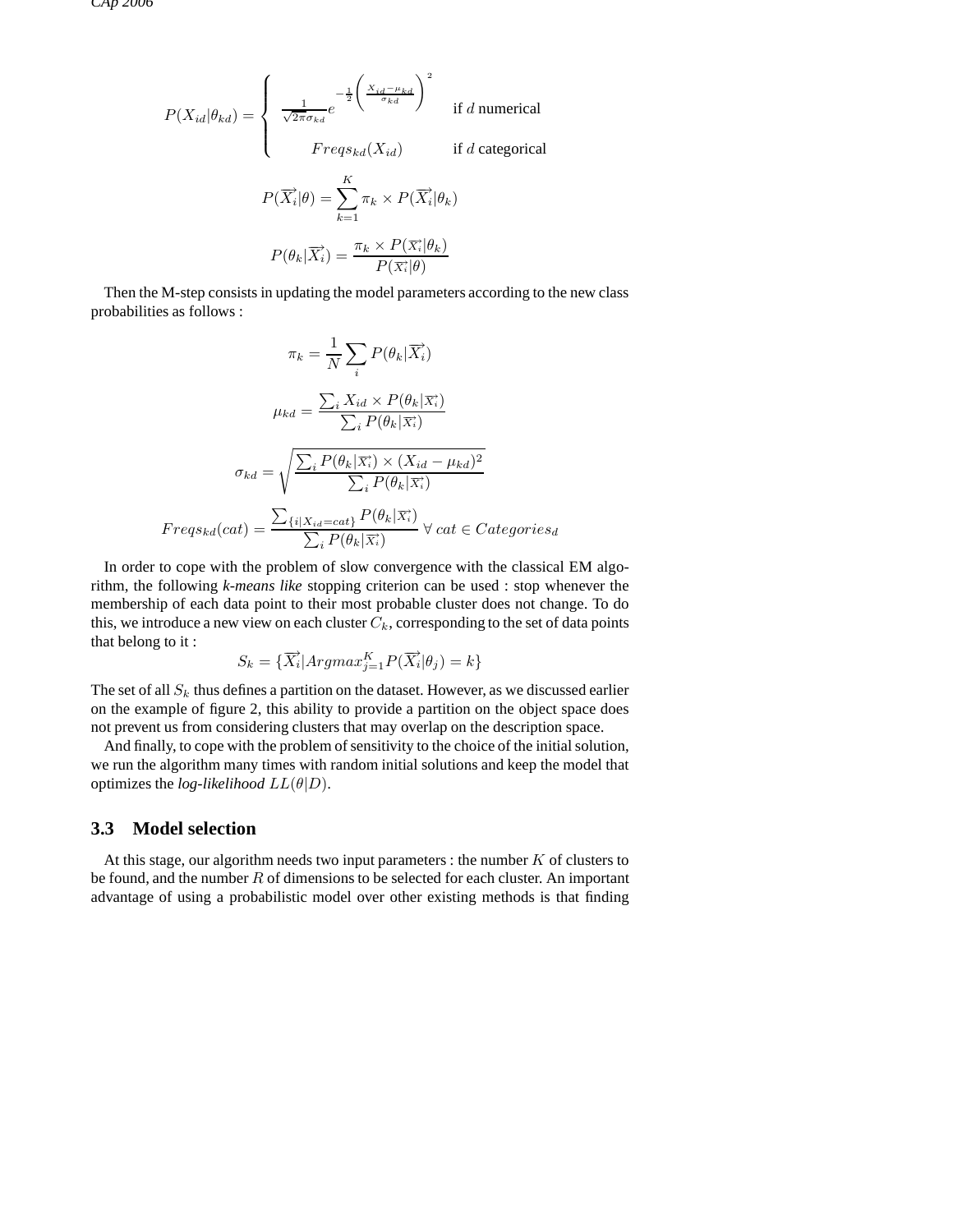the most appropriate values of these two parameters can be seen as a model selection problem.

So we can for example use the BIC criterion (Ye & Spetsakis, 2003) that consists in adding to the log-likelihood of the model to the data a term that penalizes more complex models. It thus tries to find a compromise between the fit of the model to the data, and the complexity of the model used.

$$
BIC(\theta|D) = -2 \times LL(\theta|D) + M_{\theta} \times \log N
$$

 $M_{\theta}$  represents the number of independent parameters of the model :

$$
M_{\theta} = \sum_{k=1}^{K} \sum_{d \in M_k} \begin{cases} 2 & \text{if } d \text{ numerical} \\ |Categorical & \text{if } d \text{ categorical} \end{cases}
$$

BIC criterion must be minimized to optimize the likelihood of the model to the data. So to find the model that best fit the data, we consider different models with different values for the parameters  $K$  and  $R$ , and the model that minimizes the  $BIC$  value is kept.

Contrary to the other existing subspace clustering methods, we thus propose a way to automatically find the most appropriate values for the model parameters. We thus do not need the user to provide any prior knowledge. The relevance of this method will be studied in the next section.

Finally, another advantage of using probabilistic models for subspace clustering is that detecting the noise that may exist in the data can be naturally integrated into the method, by adding a uniform cluster into the model. Moreover, we will see in the next section that handling the noise can also help to get more understandable results.

### **4 Experiments**

Experiments were conducted on artificial as well as real datasets. The first ones are used to observe the evolution of the BIC value according to the number of clusters expected and the number of dimensions selected for each cluster. We also use artificial datasets to observe the robustness of **SuSE** faced with different types of datasets, in particular datasets containing noise. Then experiments on real datasets are conducted according to the methodology proposed in (Candillier *et al.*, 2005), and thus show the effectiveness of our method on real-life data.

In order to compare our method with existing ones, we conduct these experiments on numerical-only datasets. Three other clustering algorithms are used in these experiments :

- K-means, the well-known full-space clustering algorithm based on the evolution of K centroids that represent the K clusters to be found.
- LAC (Domeniconi *et al.*, 2004), an effective *top-down like* subspace clustering method that is based on K-means and associates with each centroid a vector of weights on each dimension. At each step and for each cluster, these weights on each dimension are updated according to the dispersion of the members of the cluster on the dimension (the greater the dispersion, the less the weight).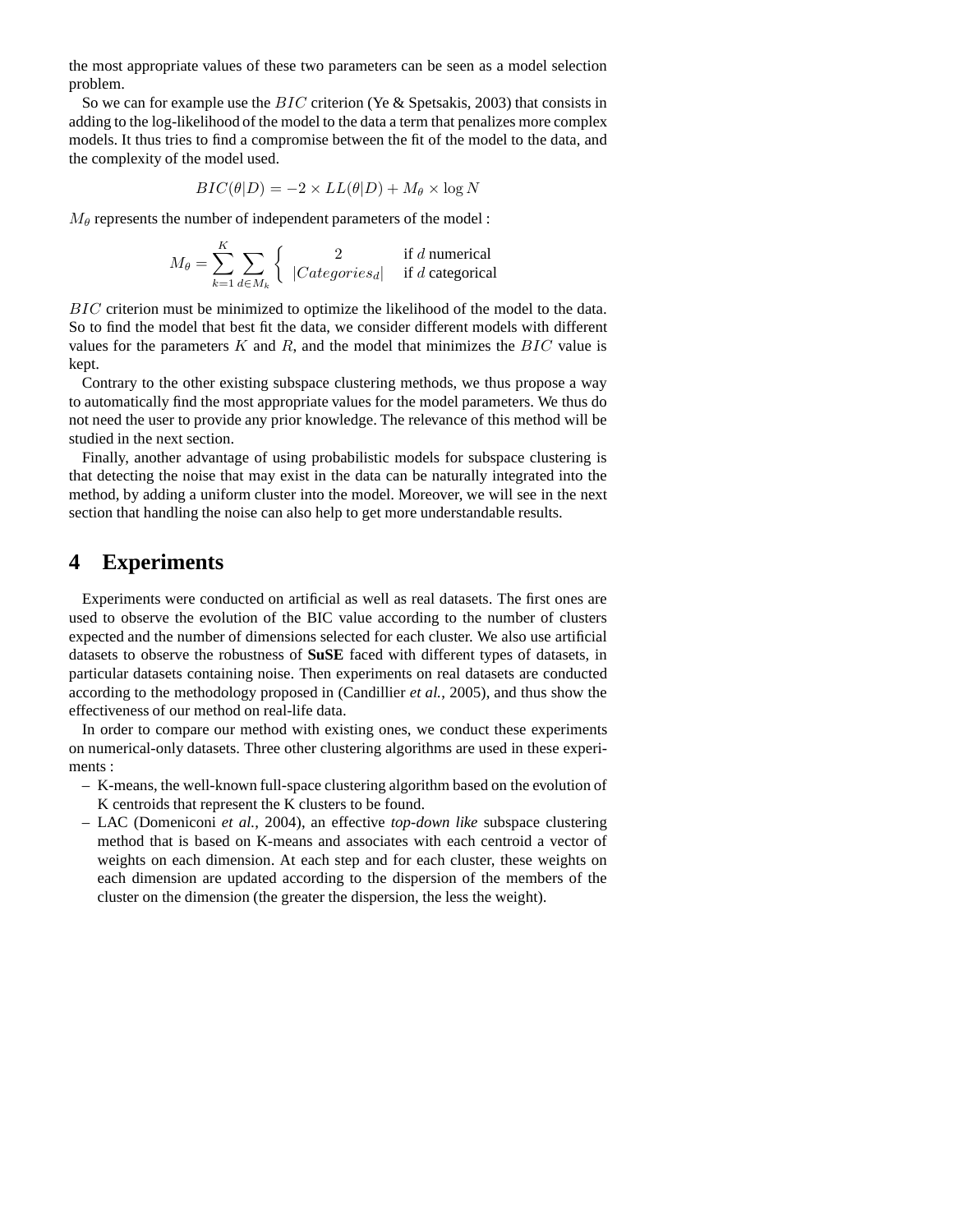– And EMI refers to clustering by learning a mixture of gaussians with the EM algorithm under the independence assumption on the dimensions, but without performing local feature selection as is done by **SuSE** .

#### **4.1 Artificial datasets**

Artificial datasets are generated according to the following parameters :  $N$  the number of data points in the dataset,  $M$  the number of (numerical) dimensions on which they are defined,  $L$  the number of clusters,  $m$  the mean dimensionality of the subspaces on which the clusters are defined,  $SD_m$  and  $SD_M$  the minimum and maximum standard deviation of the coordinates of the data points that belong to a same cluster, from its centroid and on its relevant dimensions.

L random data points are chosen on the  $M$ -dimensional description space and used as  $\overline{D}$  random data points are enosen on the *Fr* dimensional description space distances as seeds of the *L* clusters  $(C_1, ..., C_L)$  to be generated. Let us denote them by  $(\overrightarrow{O_1}, ..., \overrightarrow{O_L})$ . With each cluster is associated a subset of the  $N$  data points and a subset (of size close to  $m$ ) of the  $M$  dimensions that will define its specific subspace. Then the coordinates of the data points that belong to a cluster  $C_k$  are generated according to a normal distribution with mean  $O_{kd}$  and standard deviation  $sd_{kd} \in [SD_m..SD_M]$  on its specific dimensions d. They are generated uniformly between 0 and 100 on the other dimensions.

For all experiments, 100 artificial datasets are generated with  $N$  varying between 50 and 300, M between 10 and 50, L between 2 and 5, m between 3 and 10,  $SD_m = 3$ and  $SD<sub>M</sub> = 9$ . Then averages on the expected measures over the various trials are computed.

Our first experiments concern the evolution of the BIC value according to the number  $R$  of relevant dimensions selected for each cluster, when the number  $K$  of clusters expected is provided. Figure 3 shows such a curve, and thus points out that the BIC value decreases until  $R$  reaches  $m$ , and then increases. So it experimentally shows that the BIC criterion can be used to automatically determine the most appropriate number of relevant dimensions for each cluster.

Similarly, figure 4 shows the 3D plot of the BIC value according to the number  $K$ of clusters to be found, and the number  $R$  of relevant dimensions selected for each cluster. For a better visualization of the results, -BIC is reported instead of BIC. It thus experimentally points out that the optimum BIC value is reached when  $K$  reaches  $L$ and R reaches m.

#### **4.2 Noisy datasets**

We also conducted experiments on artificial datasets to observe the robustness of our method to noise. Figure 5 shows the results obtained with or without taking into account the noise that may exist in the data. In this example, we see that detecting the noise leads to more understandable results.

Figure 6 then shows the resistance of **SuSE** to noise, compared to EMI and LAC. The accuracy of the partition is measured by the average purity of the clusters (the purity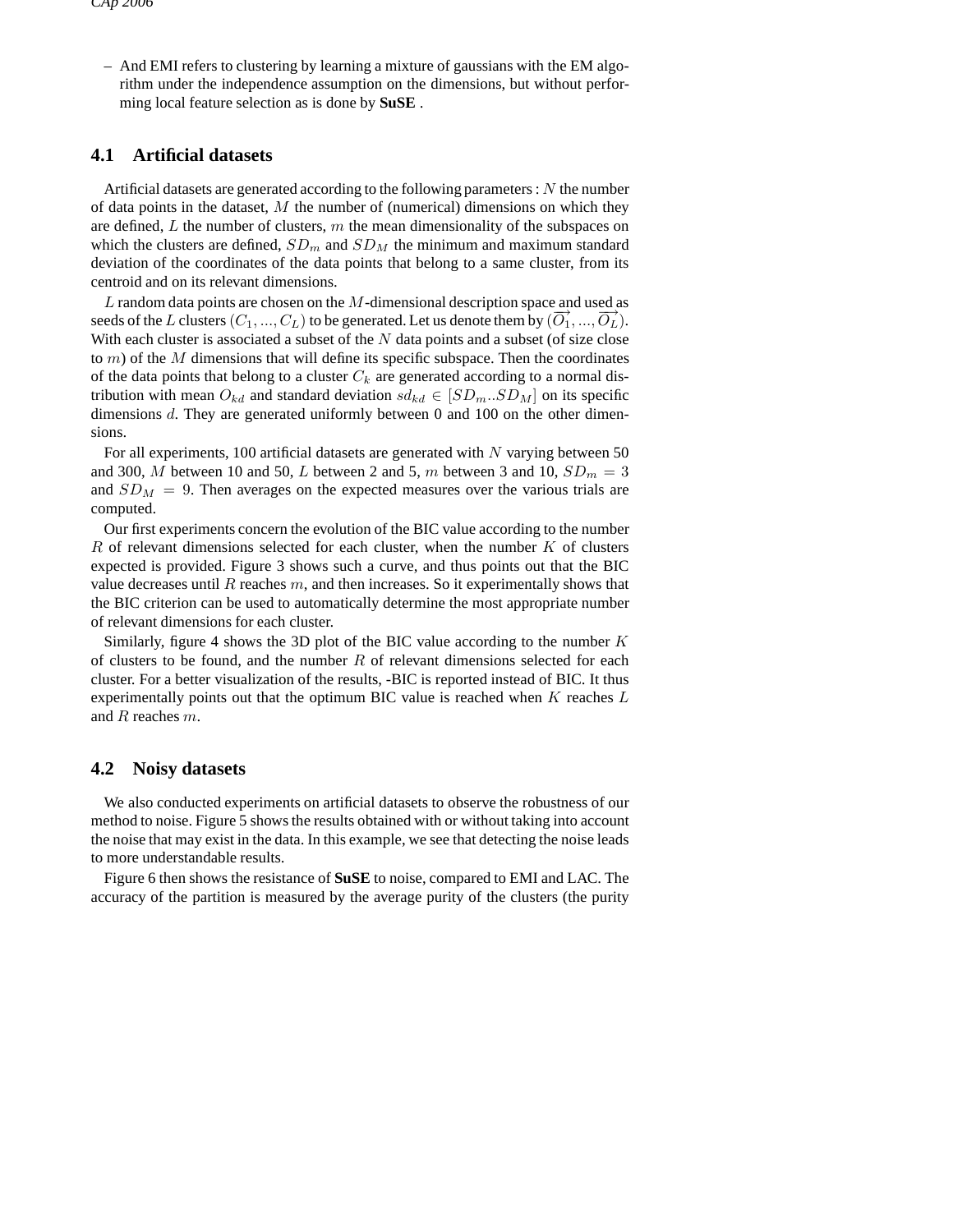

FIG.  $3$  – Evolution of the BIC value according to the number R of relevant dimensions selected for each cluster.



FIG.  $4$  – Evolution of the BIC value according to the number  $K$  of clusters to be found and the number R of relevant dimensions selected for each cluster.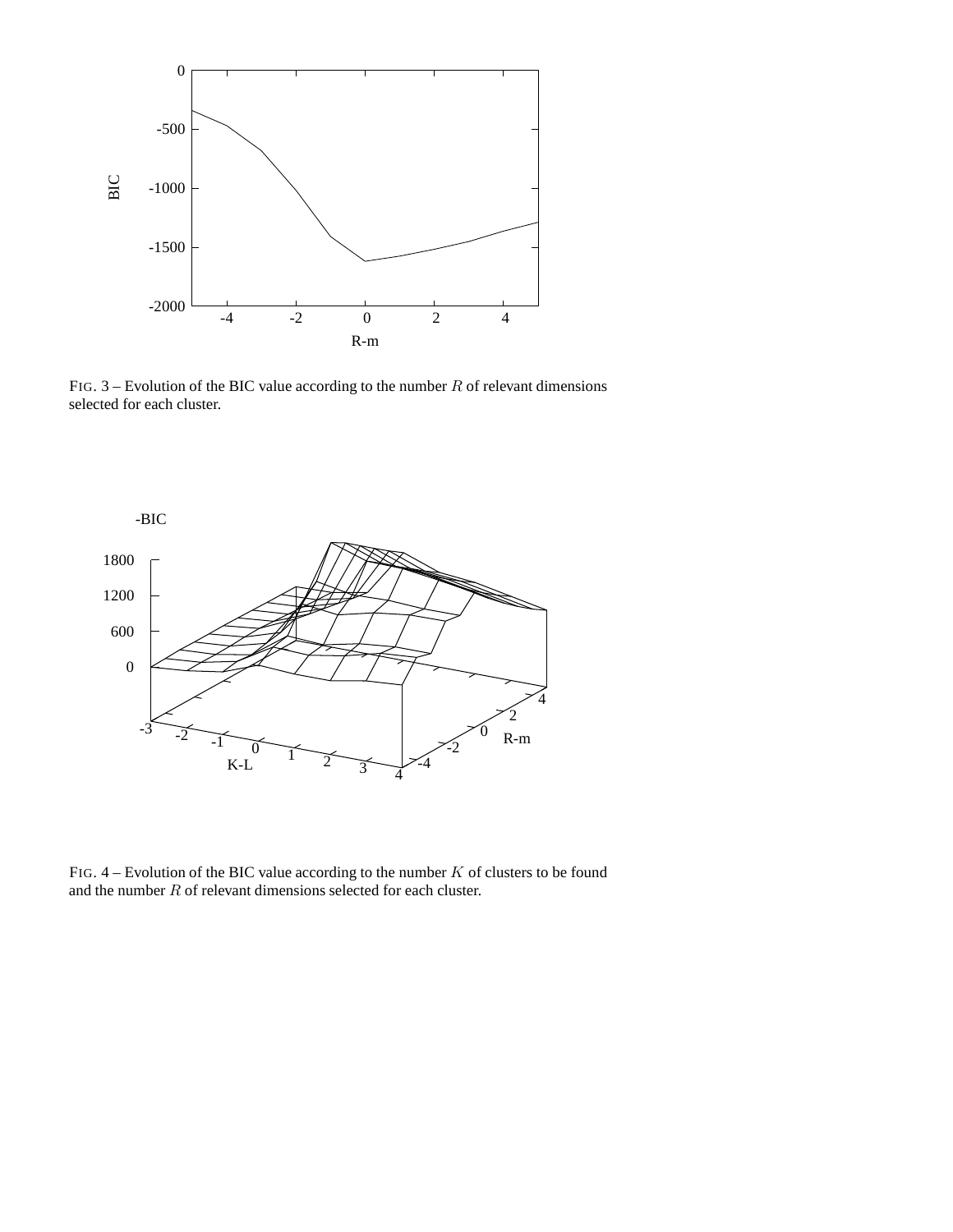

FIG. 5 – Example of the interest of the noise detection.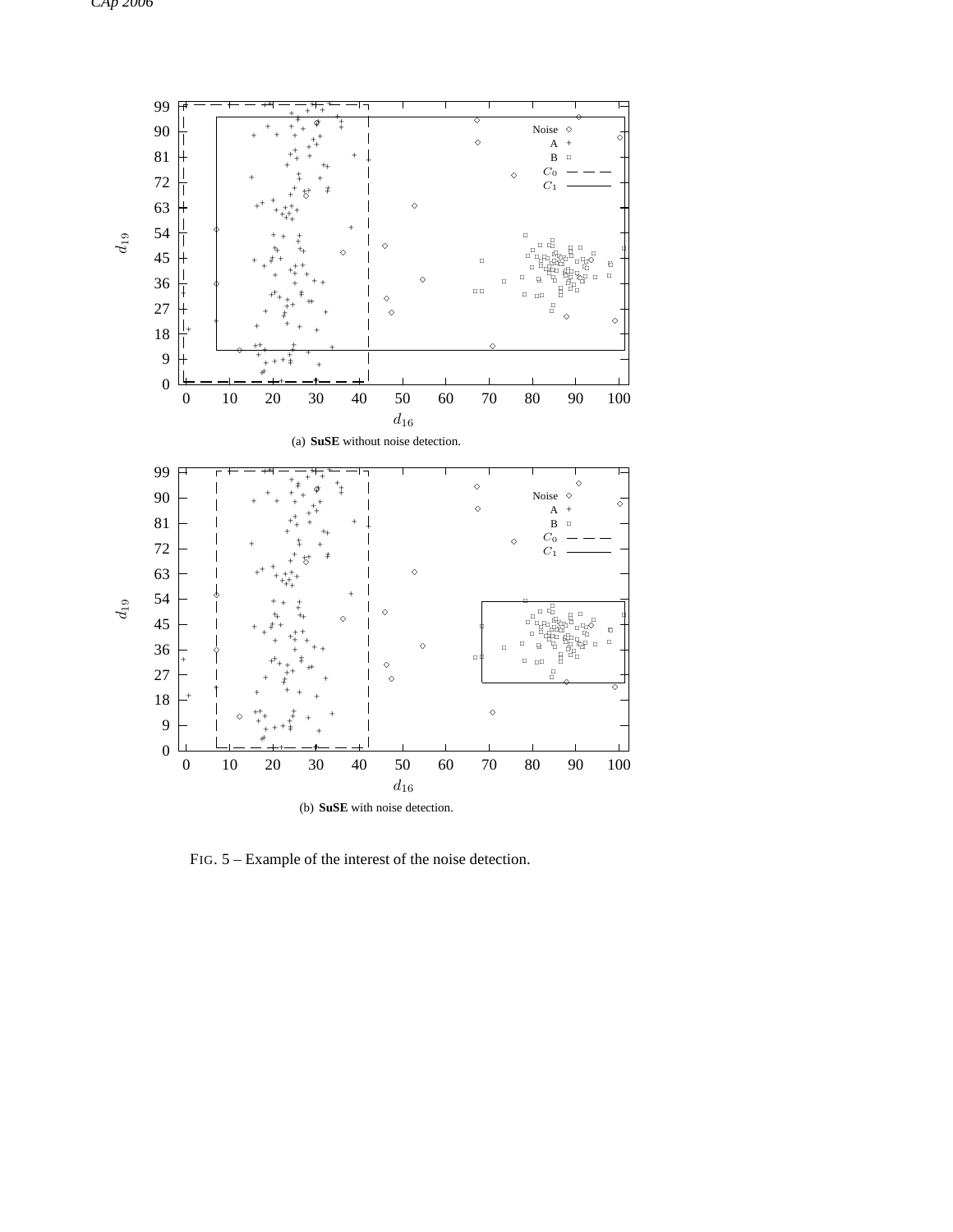of a cluster is the maximum percentage of data points that belong to the same initial concept).



FIG. 6 – Purity of the partition according to the percentage of noise in the dataset.

We can thus observe that **SuSE** is more robust to noise than EMI and LAC. Our method is also robust to missing values. When summing over all the data values on one dimension, the only thing to do is to ignore the missing values.

Let us finally note that our method is still robust even if the data are generated by uniform distributions inside given intervals on the relevant dimensions of the clusters, instead of normal distributions.

#### **4.3 Real datasets**

We also conducted various experiments on real datasets, following the methodology proposed in (Candillier *et al.*, 2005) that consists in :

- 1. performing a supervised learning on a given dataset with classes information
- 2. performing a supervised learning on the same dataset enriched with the information coming from the clustering algorithm to be evaluated
	- perform a clustering without using the classes information
	- create new attributes from these results
	- add these new attributes to the dataset
	- and perform the supervised learning on the enriched dataset
- 3. and comparing the classification errors of both methods

Thus, if the results of the supervised learning algorithm are improved when some extra-knowledge is added from the clustering process, then we conjecture that it means that the clustering process managed to capture some new meaningful and useful information. And the decrease of the error rate of the supervised method when it is helped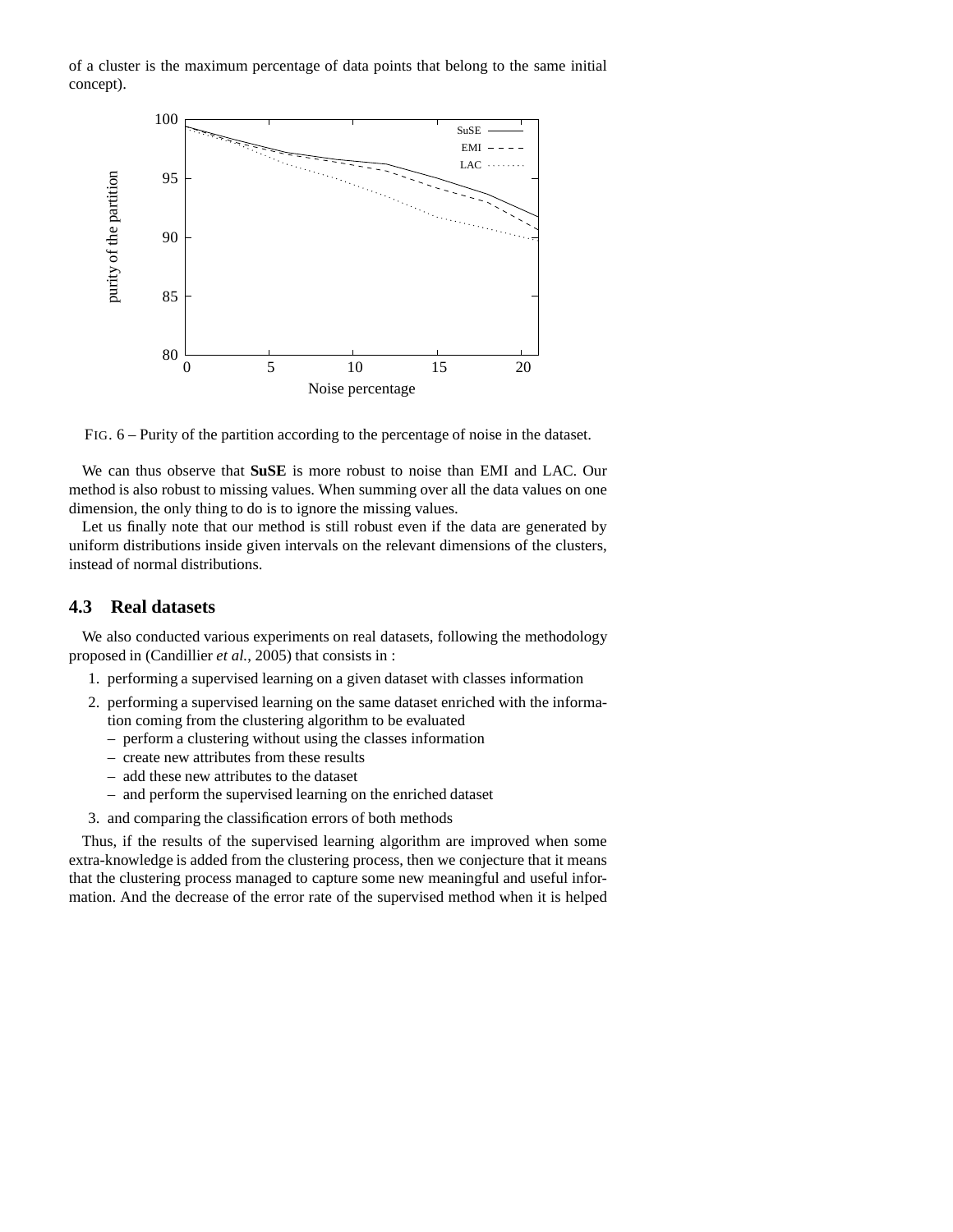by the information coming from the clustering allows us to quantify the interest of the clustering algorithm.

One way of creating new attributes from the results of a clustering is for example to add to each data point an identifier of the cluster it belongs to. We could also add to each data point a set of attributes referring to the center of the cluster it belongs to. In these experiments, we use C4.5 (Quinlan, 1993) as the supervised algorithm, but it has been experimented in (Candillier *et al.*, 2005) that the results do not depend on the supervised algorithm used.

To evaluate the improvement in the results of C4.5 with or without the new information coming from the clustering process, we test both methods on various independent datasets coming from the UCI Machine Learning Repository (Blake & Merz, 1998). On each dataset, we perform five 2-fold cross-validations, as proposed in (Dietterich, 1998). For each 2-fold cross-validation, we compute the balanced error rates of both methods.

Table 1 reports the error rates of C4.5 on the initial datasets, and on the datasets enriched with the corresponding clustering algorithms. Rand is a random clustering that is used as a reference.

|                  | C <sub>4.5</sub> | C4.5     | C4.5        | C4.5    | C4.5    | C4.5     |
|------------------|------------------|----------|-------------|---------|---------|----------|
|                  | alone            | $+$ Rand | $+$ K-means | $+$ LAC | $+$ EMI | $+$ SuSE |
| ecoli            | 48.5             | 48.3     | 42.8        | 40.3    | 42      | 43       |
| glass            | 32.6             | 40.8     | 35.7        | 37      | 40.4    | 35.8     |
| image            | 4.8              | 6        | 4.8         | 4.6     | 4.6     | 4.2      |
| 10 <sub>no</sub> | 14.1             | 15.8     | 14.2        | 13.1    | 9.8     | 10.9     |
| iris             | 7.3              | 7.9      | 6.7         | 3.7     | 5.1     | 4.8      |
| pima             | 31               | 35       | 32.1        | 32.1    | 30.8    | 30.5     |
| sonar            | 31               | 35.2     | 30          | 28.8    | 28.8    | 27.4     |
| vowel            | 29.5             | 38.5     | 25          | 26.4    | 24.1    | 23.7     |
| wdbc             | 5.9              | 6.8      | 4.6         | 3.9     | 5.1     | 3.8      |
| wine             | 8.7              | 8.8      | 10.4        | 9.6     | 2.7     | 4.1      |

TAB. 1 – Balanced error rates (in %) of C4.5 enriched by clustering algorithms. The bold values correspond to the minimum error rates obtained on each dataset.

From this table, we can already observe that most of the time, the results of C4.5 are improved when some information coming from real clustering algorithms are added, whereas adding information from a random clustering degrads the results. Besides, we see that the results of the methods based on the use of probabilistic models are often better than those of K-means based methods.

Then four measures are used to compare the results of C4.5 alone with those of C4.5 helped with the corresponding clustering algorithms :

- *nb wins* : the number of wins of each method
- *sign wins* : the number of significant wins, using the *5*×*2cv F-test* (Alpaydin, 1999) to check if the results are significantly different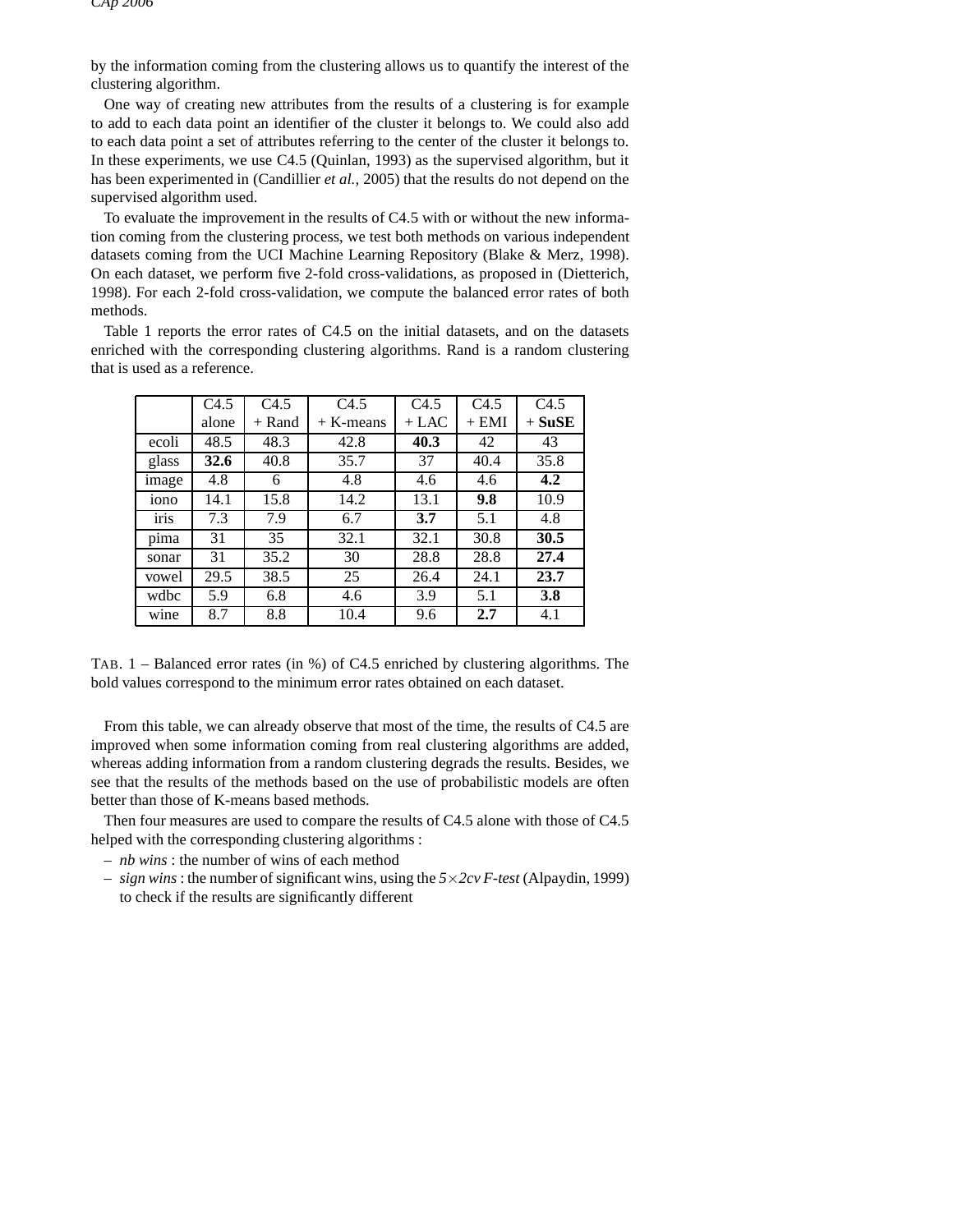– *wilcoxon* : the wilcoxon signed rank test, that indicates if a method is significantly better than another one on a set of independent problems (if its value is above 1.96) – and *av perf* : the mean balanced error rate (in %)

Table 2 shows the results of such an evaluation. The first column concerns the measures obtained using C4.5 on the initial dataset, the second column using C4.5 on the dataset enriched with information coming from the random clustering, and the next ones using C4.5 on the dataset enriched with information coming from the corresponding clustering algorithm.

|           | C4.5  | C4.5     | C4.5        | C4.5    | C4.5    | C4.5     |
|-----------|-------|----------|-------------|---------|---------|----------|
|           | alone | $+$ Rand | $+$ K-means | $+$ LAC | $+$ EMI | $+$ SuSE |
| nb wins   |       | 1/9      | 5/4         | 7/3     | 9/1     | 9/1      |
| sign wins |       | 0/1      | 0/0         | 1/0     | 2/0     | 3/0      |
| wilcoxon  |       | $-2.67$  | $-0.05$     | 1.31    | 1.83    | 2.36     |
| av perf   | 21.3  | 24.3     | 20.6        | 20      | 19.3    | 18.8     |

TAB. 2 – Comparison of C4.5 alone with C4.5 enriched by clustering algorithms.

It thus shows that **SuSE** is the only clustering algorithm among the ones tested here that significantly helps C4.5 improve its results, according to the wilcoxon signed rank test. It is significantly better on 3 datasets according to the *5*×*2cv F-test*. But as **SuSE** , EMI improves the results of C4.5 nine times over ten, contrary to K-means and LAC. All algorithms improve the results of C4.5 on average, except the random clustering.

# **5 Conclusion**

We have shown in this paper the interest in using probabilistic models for subspace clustering. Indeed, we have seen that it allows us to transform the difficult problem of the parameter settings into a model selection problem, so that the most appropriate number of relevant dimensions to consider for each cluster can be determined automatically, instead of requiring the user to specify it, as is done by the other subspace clustering methods. Besides, we have also shown the interest in allowing the clusters to overlap in that field.

We have also pointed out the interest in assuming that the data values follow independent distributions on each dimension. Indeed, it allows us to speed up the algorithm, to naturally mix different types of attributes, and to provide an understandable result as a set of rules. However, in the case where correlations between dimensions exist, our method does not provide irrelevant results. Instead, in many cases, it points out the correlations by generating clusters along the axes defined by the correlations. An example of such results is presented in figure 7.

The experiments we conducted on artificial datasets pointed out the robustness of our method to noise. Moreover, we have seen that detecting the noise may help to get more understandable results. Then experiments on real datasets pointed out the relevance of using probabilistic models for subspace clustering. In particular, methods based on the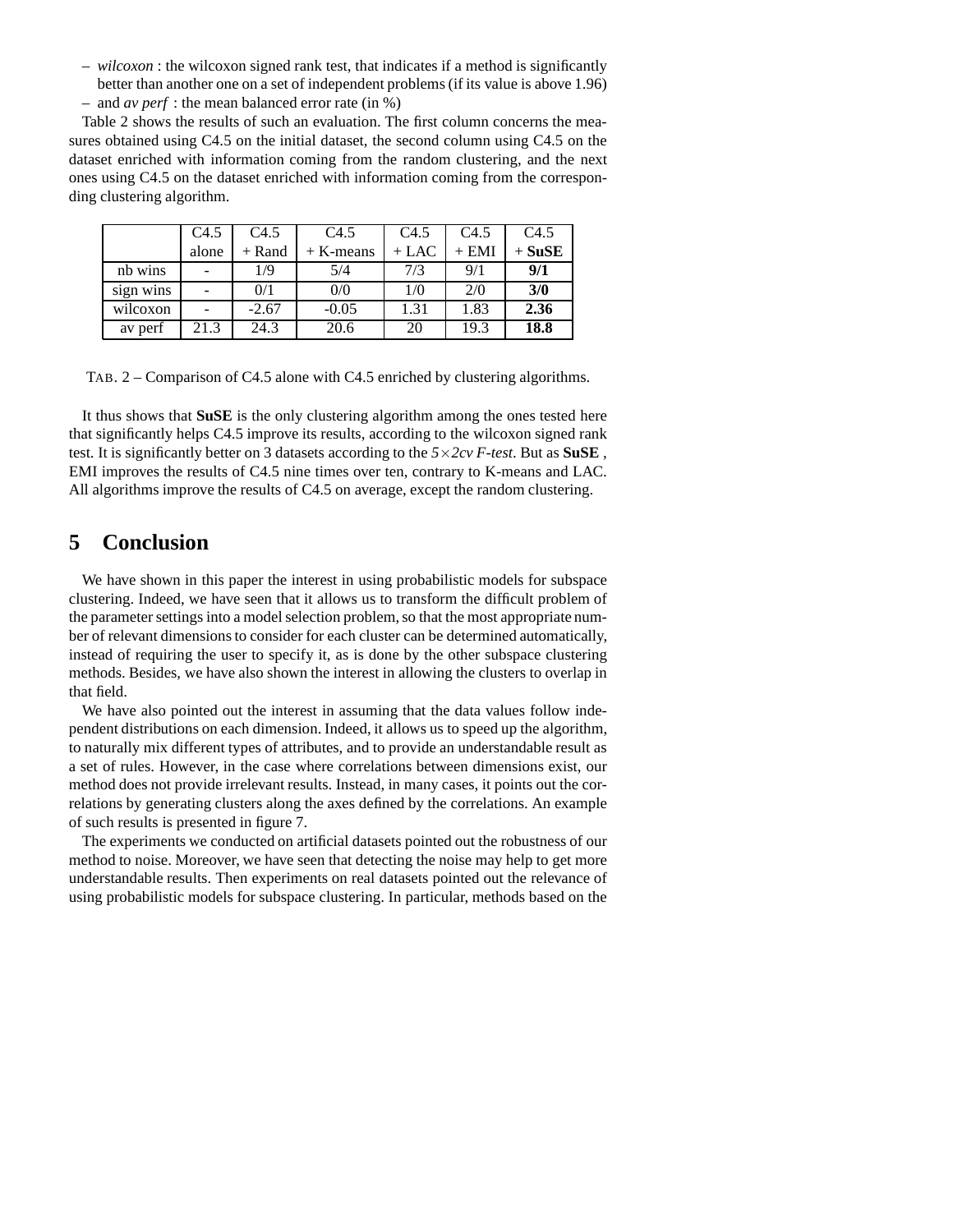

FIG. 7 – Results of **SuSE** when a correlation between dimensions exists.

use of probabilistic models have been shown to outperform K-means based methods. And more specifically, **SuSE** has been shown to outperform EMI, thus pointing out the relevance of our proposed method for selecting the most appropriate number of relevant dimensions.

To continue our investigations in that field, we could now conduct more experiments and compare our method with many others, on many other artificial and real datasets. Finally, we could also study more in detail how to design an efficient way to reach the optimum BIC value, referring to the most appropriate number of clusters and number of relevant dimensions to be considered.

## **Références**

AGGARWAL C. C., WOLF J. L., YU P. S., PROCOPIUC C. & PARK J. S. (1999). Fast algorithms for projected clustering. In *ACM SIGMOD Int. Conf. on Management of Data*, p. 61–72.

AGRAWAL R., GEHRKE J., GUNOPULOS D. & RAGHAVAN P. (1998). Automatic subspace clustering of high dimensional data for data mining applications. In *ACM SIGMOD Int. Conf. on Management of Data*, p. 94–105, Seattle, Washington.

ALPAYDIN E. (1999). Combined 5x2cv F-test for comparing supervised classification learning algorithms. *Neural Computation*, **11**(8), 1885–1892.

BERKHIN P. (2002). *Survey Of Clustering Data Mining Techniques*. Rapport interne, Accrue Software, San Jose, California.

BLAKE C. & MERZ C. (1998). UCI repository of machine learning databases [http ://www.ics.uci.edu/∼mlearn/MLRepository.html].

CANDILLIER L., TELLIER I., TORRE F. & BOUSQUET O. (2005). Cascade evaluation. NIPS 2005 Workshop on Theoretical Foundations of Clustering.

CHENG C. H., FU A. W.-C. & ZHANG Y. (1999). Entropy-based subspace clustering for mining numerical data. In *Knowledge Discovery and Data Mining*, p. 84–93.

DIETTERICH T. G. (1998). Approximate statistical test for comparing supervised classification learning algorithms. *Neural Computation*, **10**(7), 1895–1923.